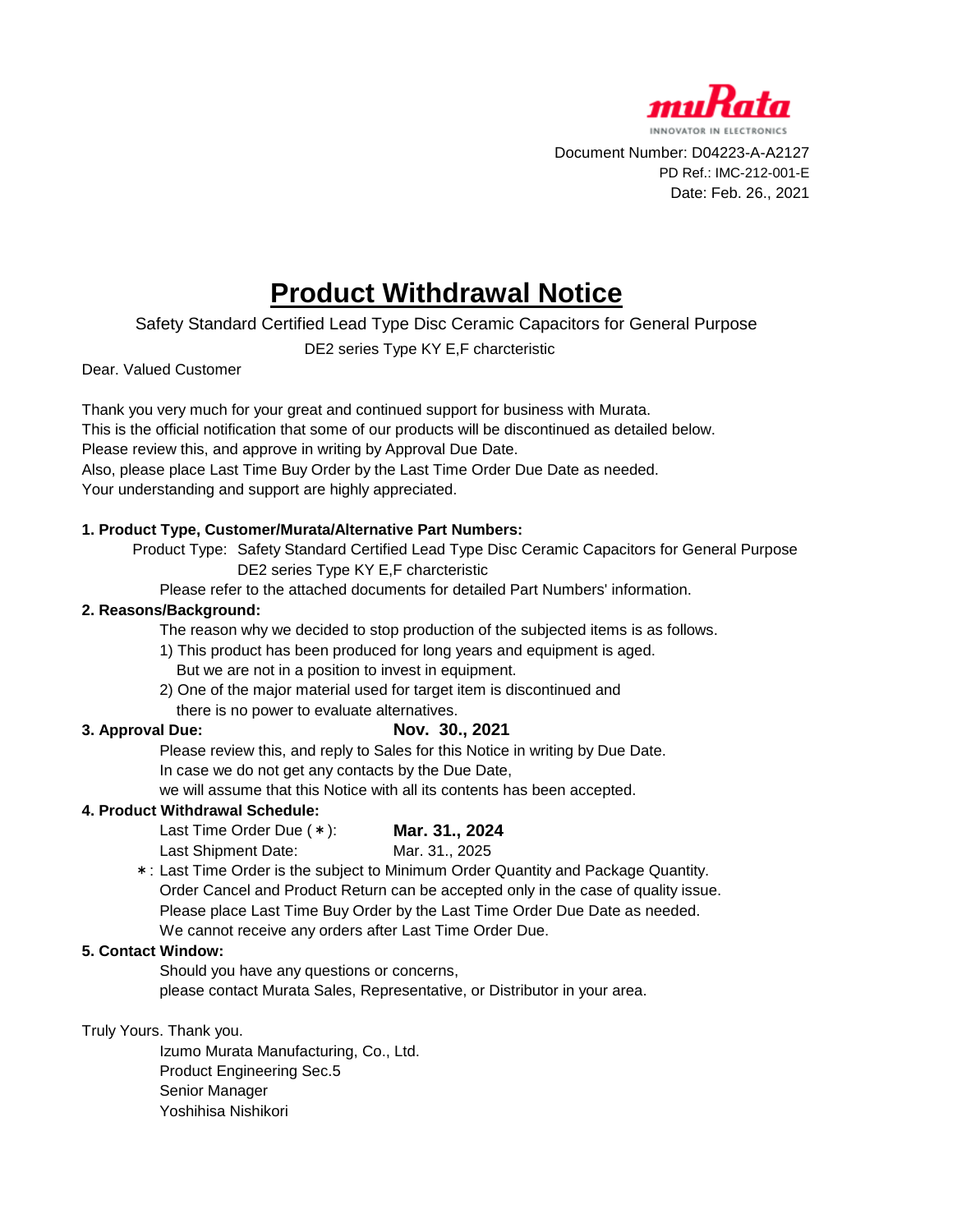

# **Confirmation Letter**

Izumo Murata Manufacturing, Co., Ltd.

# **Product Withdrawal Confirmation**

Product Type: Safety Standard Certified Lead Type Disc Ceramic Capacitors for General DE2 series Type KY E,F charcteristic **Last Time Order Due: Mar. 31., 2024 Last Shipment Date: Mar. 31., 2025**

Product Withdrawal detailed below is

accepted, and we will not place Last Time Order.

accepted, and we will place Last Time Order as below.

| Last Time Order Schedule: |  |
|---------------------------|--|
| Last Shipment Schedule:   |  |

Comments, Questions, etc.

**Signature** Date: (MM, DD, YYYY)

Title:

Name: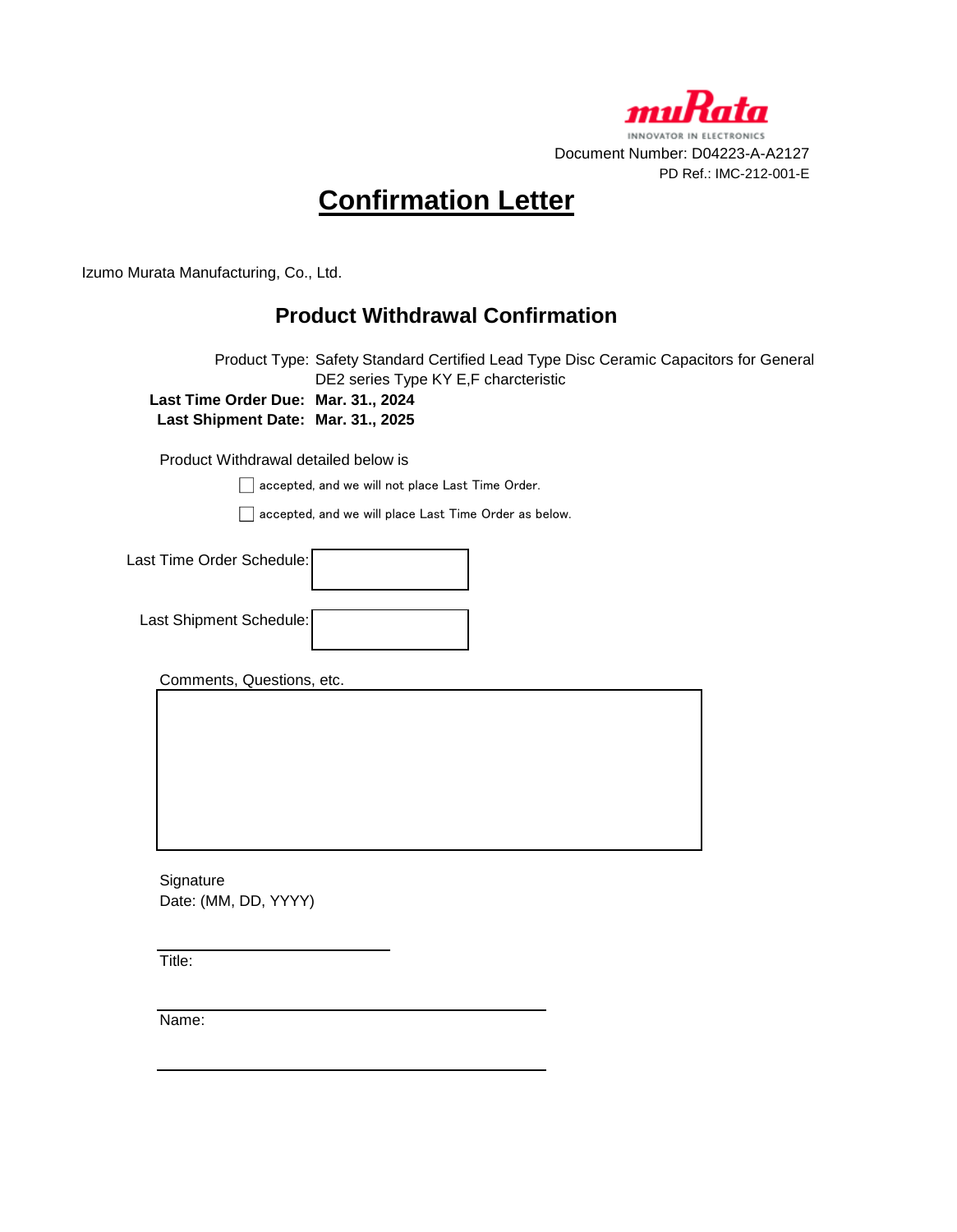| Murata             | Alternative        |
|--------------------|--------------------|
| Part Number        | Part Number        |
|                    |                    |
| DE2E3KY102MA3BM02F | DE2E3SA102MA3BT02F |
| DE2E3KY102MB3BM02F | DE2E3SA102MJ3BT02F |
| DE2E3KY152MA2BM01F | DE2E3SA152MA2BT01F |
| DE2E3KY152MA3BM02F | DE2E3SA152MA3BT02F |
| DE2E3KY222MA3BM02F | DE2E3SA222MA3BT02F |
| DE2E3KY222MA3BU02F | DE2E3SA222MA3BX02F |
| DE2E3KY332MA3BM02F | DE2E3SA332MA3BT02F |
| DE2E3KY332MB3BM02F | DE2E3SA332MJ3BT02F |
| DE2E3KY472MA2BM01F | DE2E3SA472MA2BT01F |
| DE2E3KY472MA3BM02F | DE2E3SA472MA3BT02F |
| DE2E3KY472MA3BU02F | DE2E3SA472MA3BX02F |
| DE2E3KY472MB3BM02F | DE2E3SA472MJ3BT02F |
| DE2E3KY472MB3BU02F | DE2E3SA472MJ3BX02F |
| DE2F3KY103MA3BM02F | DE2E3SA103MA3BT02F |
| DE2F3KY103MA3BU02F | DE2E3SA103MA3BX02F |
| DE2F3KY103MB3BM02F | DE2E3SA103MJ3BT02F |
| DE2F3KY103MB3BU02F | DE2E3SA103MJ3BX02F |
| DE2E3KY102MN2AM01F | DE2E3SA102MN2AT01F |
| DE2E3KY102MN3AM02F | DE2E3SA102MN3AT02F |
| DE2E3KY152MN2AM01F | DE2E3SA152MN2AT01F |
| DE2E3KY222MN3AM02F | DE2E3SA222MN3AT02F |
| DE2E3KY222MN3AU02F | DE2E3SA222MN3AX02F |
| DE2E3KY332MN3AM02F | DE2E3SA332MN3AT02F |
| DE2E3KY332MN3AU02F | DE2E3SA332MN3AX02F |
| DE2E3KY472MN2AM01F | DE2E3SA472MN2AT01F |
| DE2F3KY103MN3AU02F | DE2E3SA103MN7AX02F |
| DE2E3KY102MA2BM01F | DE2E3SA102MA2BT01F |
| DE2E3KY102MA3BM02F | DE2E3SA102MA3BT02F |
| DE2E3KY102MA3BU02F | DE2E3SA102MA3BX02F |
| DE2E3KY102MB2BM01F | DE2E3SA102MJ2BT01F |
| DE2E3KY102MB3BM02F | DE2E3SA102MJ3BT02F |
| DE2E3KY102MB3BU02F | DE2E3SA102MJ3BX02F |
| DE2E3KY102MN2AM01F | DE2E3SA102MN2AT01F |
| DE2E3KY102MN3AM02F | DE2E3SA102MN3AT02F |
| DE2E3KY102MN3AU02F | DE2E3SA102MN3AX02F |
| DE2E3KY152MA2BM01F | DE2E3SA152MA2BT01F |
| DE2E3KY152MA3BM02F | DE2E3SA152MA3BT02F |
| DE2E3KY152MA3BU02F | DE2E3SA152MA3BX02F |
| DE2E3KY152MB2BM01F | DE2E3SA152MJ2BT01F |
| DE2E3KY152MB3BM02F | DE2E3SA152MJ3BT02F |
| DE2E3KY152MB3BU02F | DE2E3SA152MJ3BX02F |
| DE2E3KY152MN2AM01F | DE2E3SA152MN2AT01F |
| DE2E3KY152MN3AM02F | DE2E3SA152MN3AT02F |
| DE2E3KY152MN3AU02F | DE2E3SA152MN3AX02F |
| DE2E3KY222MA2BM01F | DE2E3SA222MA2BT01F |
| DE2E3KY222MA3BM02F | DE2E3SA222MA3BT02F |
| DE2E3KY222MA3BU02F | DE2E3SA222MA3BX02F |
| DE2E3KY222MB2BM01F | DE2E3SA222MJ2BT01F |
| DE2E3KY222MB3BM02F | DE2E3SA222MJ3BT02F |
| DE2E3KY222MB3BU02F | DE2E3SA222MJ3BX02F |
| DE2E3KY222MN2AM01F | DE2E3SA222MN2AT01F |
| DE2E3KY222MN3AM02F | DE2E3SA222MN3AT02F |
| DE2E3KY222MN3AU02F | DE2E3SA222MN3AX02F |